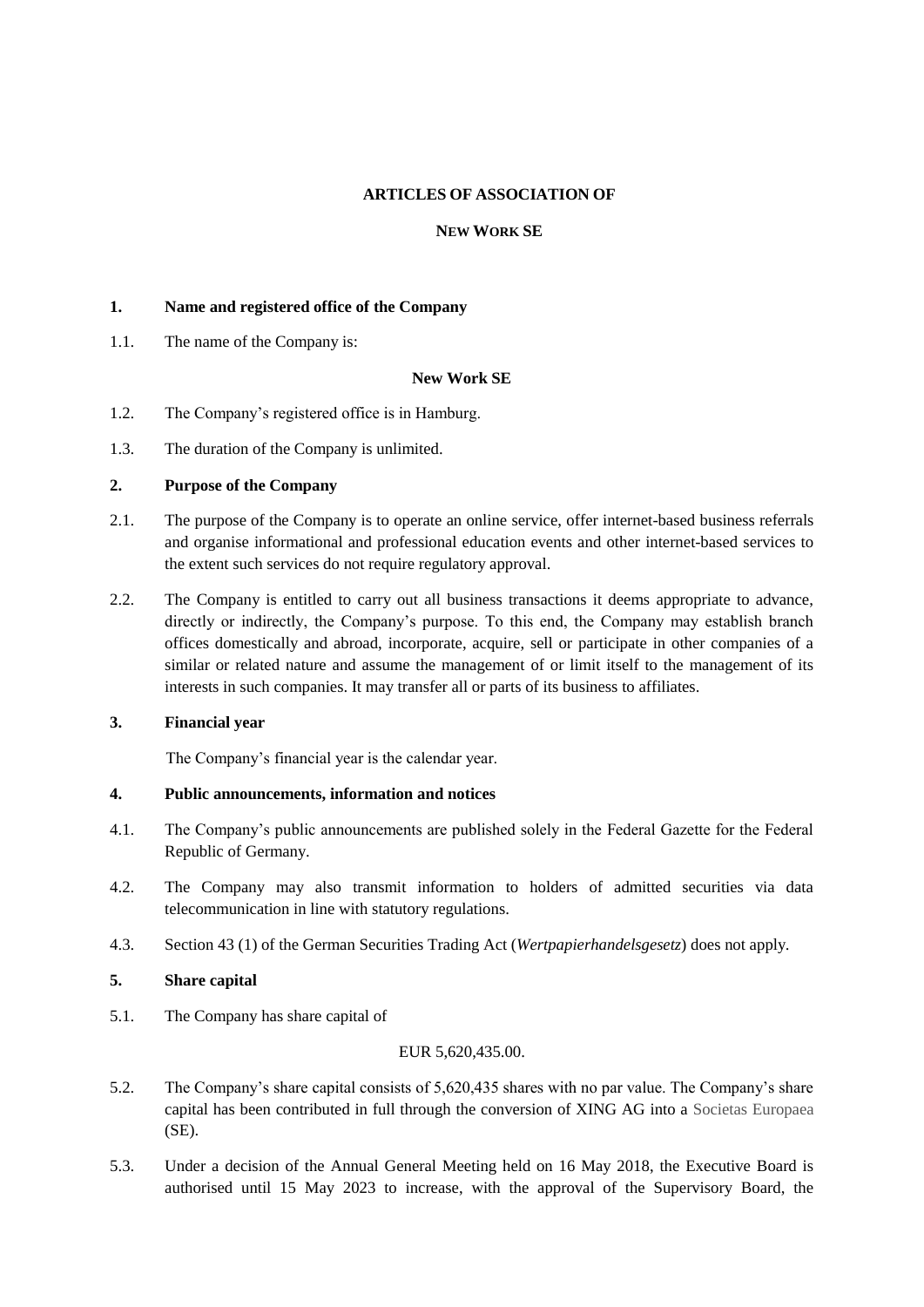Company's share capital in an amount of up to EUR 2,810,217.00 by issuing on one or several occasions new registered no-par-value shares against cash or non-cash contributions (Authorised Capital 2018). To this end, the number of shares must increase proportionately to the share capital.

The shareholders have a subscription right with respect to these new shares. This subscription right may also be granted indirectly whereby new shares may also be subscribed to by one or several financial institutions or similar enterprises pursuant to Section 186(5) sentence 1 of the German Stock Corporation Act (*Aktiengesetz*), subject to the proviso that they offer these new shares to the shareholders (indirect subscription right).

However, the Executive Board is authorised, with the consent of the Supervisory Board, to exclude the shareholders' subscription right:

- (1) if necessary to exclude fractional amounts from the subscription right;
- (2) if the shares are issued on a non-cash basis, in particular for the purpose of acquisitions of companies, parts of companies, the acquisition of equity interests in companies, other assets, in connection with mergers or for the purpose of acquiring receivables, rights or industrial property rights;
- (3) if the shares of the Company are issued on a cash basis and the issue price of each share is not substantially lower than the stock market price of the existing listed shares of the same class at the time of final determination of the issue price. This authorisation shall apply only subject to the proviso that the new shares issued subject to exclusion of the subscription right pursuant to Section 203(1) sentence 1, Section 203(2) sentence 1, and Section 186(3) sentence 4 of the German Stock Corporation Act (*Aktiengesetz*) do not exceed 10% of the share capital, either at the time this authorisation takes effect or, if such value is less, at the time the shares are issued. The following shares count towards the aforementioned 10% cap: (i) new shares issued during the term of this authorisation until the time the shares are issued on the basis of a different authorisation from Authorised Capital pursuant to Section 203(1) sentence 1, Section 203(2) sentence 1 and Section 186(3) sentence 4 of the German Stock Corporation Act (*Aktiengesetz*) subject to exclusion of the subscription right, (ii) shares issued or to be issued for the purpose of servicing bonds with warrants or conversion rights or obligations or pre-emption rights of the issuer derived from bonds with warrants and/or convertible bonds (or combinations thereof) ("bonds") if the bonds were issued during the term of this authorisation up to the time the shares are issued pursuant to Section 221(4) sentence 2 and Section 186(3) sentence 4 of the German Stock Exchange Act (*Aktiengesetz*) subject to exclusion of the shareholders' subscription right, and (iii) treasury shares sold during the term of this authorisation up to the time the shares are issued pursuant to Section 71 (1) sentence 8, 2nd half-sentence and Section 186(3) sentence 4 of the German Stock Corporation Act (*Aktiengesetz*) subject to exclusion of the subscription right. Such shares will not be counted if the Annual General Meeting again issues authorisations to issue new shares from Authorised Capital, to issue bonds or to sell treasury shares, Section 186(3) sentence 4 of the German Stock Corporation Act (*Aktiengesetz*) being applied correspondingly, following exercise of authorisations that led to them counting towards the 10% cap;
- (4) if the shares are issued for the purpose of servicing bonds with warrants or conversion rights or obligations or pre-emption rights of the issuer derived from bonds with a warrant or conversion right or obligation or pre-emption right of the issuer to shares of the Company;
- (5) if it is necessary to grant the owners or creditors of bonds with warrants or conversion rights or obligations or pre-emption rights of the issuer to shares of the Company to the extent they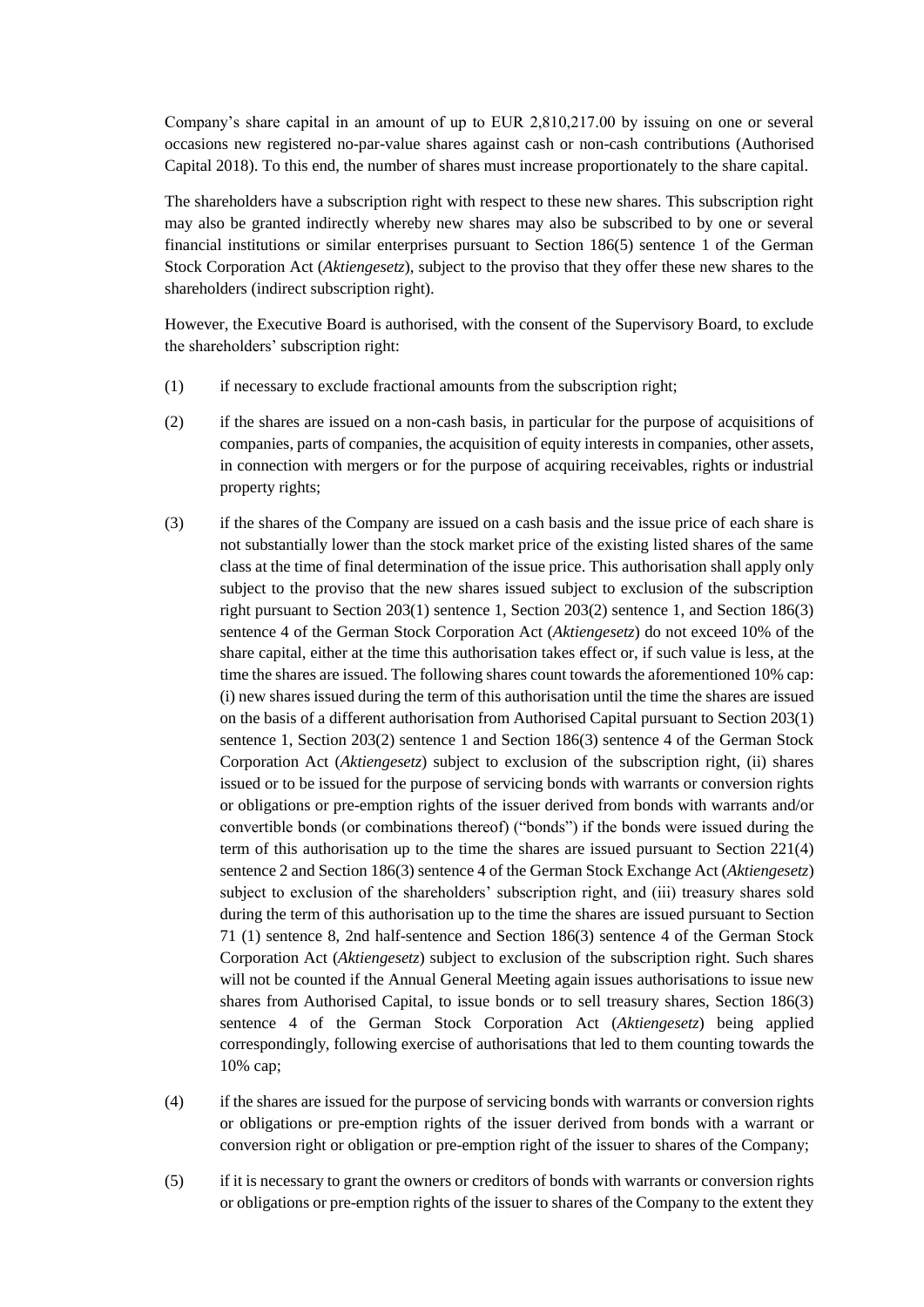would be entitled if they had exercised their warrants or conversion rights, fulfilled their warrants or conversion obligations, or tendered shares as a shareholder;

(6) if the shares are offered for sale or transferred to Company employees and/or employees and/or executive members of an affiliated company pursuant to Section 15 of the German Stock Corporation Act (*Aktiengesetz*). The new shares may also be issued to a suitable credit institution which then assumes the shares subject to the obligation that it only passes them on to persons entitled to receive them. The number of shares issued subject to exclusion of the subscription right may not exceed 2% of the share capital, neither at the time when this authorisation comes into effect nor at the time the shares are issued.

The total number of new shares issued under the above authorisations subject to exclusion of the subscription right from the Authorised Capital 2018 may not exceed 20% of the share capital, either at the time this authorisation takes effect or, if such value is less, at the time the shares are issued. The following shares count towards the aforementioned 20% cap (i) new shares issued during the term of this authorisation up to the time the shares are issued on the basis of a different authorisation from Authorised Capital subject to exclusion of the subscription right, (ii) shares issued or to be issued for the purpose of servicing bonds with warrants or conversion rights or obligations or preemption rights of the issuer derived from bonds if the bonds were issued during the term of this authorisation up to the time the shares are issued subject to exclusion of the shareholders' subscription right, and (iii) treasury shares sold during the term of this authorisation up to the time the shares are issued subject to exclusion of the subscription right. If, after exercising the authorisation to exclude the subscription right that led to the shares counting towards the aforementioned 20% cap, the Annual General Meeting grants such an authorisation again, the shares will not be counted towards the 20% cap.

The Executive Board is authorised to determine the further terms and conditions of the shares, details to the capital increases, as well as the conditions of the issuance of the shares, in particular the issue price, subject to the consent of the Supervisory Board.

5.4. The share capital of the Company has been contingently increased by up to EUR 1,124,087.00 through the issue of up to 1,124,087 no-par-value shares (Contingent Capital 2018). The purpose of the Contingent Capital is to grant shares to holders or creditors of bonds with warrants and/or convertible bonds (or combinations thereof) ("bonds") that are issued subject to the authorisation granted on or before 15 May 2023 under item 7 of the agenda of the Annual General Meeting dated 16 May 2018. Said Contingent Capital increase is only to be effected to the extent that conversion or options rights from such bonds are used, if bonds with warrants or conversion obligations or the pre-emption right of the issuer derived from such bonds are met, or unless treasury shares or new shares issued from Authorised Capital are used.

New registered no-par-value shares under the Contingent Capital may only be issued at a conversion or option price in line with the terms set out in the authorisation granted under item 7 of the agenda of the Annual General Meeting on 16 May 2018. The new registered no-par-value shares shall be dividend-entitled from the start of the financial year in which they were issued as a result of exercising bonds with warrants or conversion obligations or the pre-emption right of the issuer. Where legally permitted, the Executive Board may, subject to the approval of the Supervisory Board, specify profit participation for the new shares that is in derogation of Section 60(2) German Stock Corporation Act (*Aktiengesetz*), including for a previous financial year.

The Executive Board is authorised, subject to the approval of the Supervisory Board, to decide on the further details of the contingent capital increase.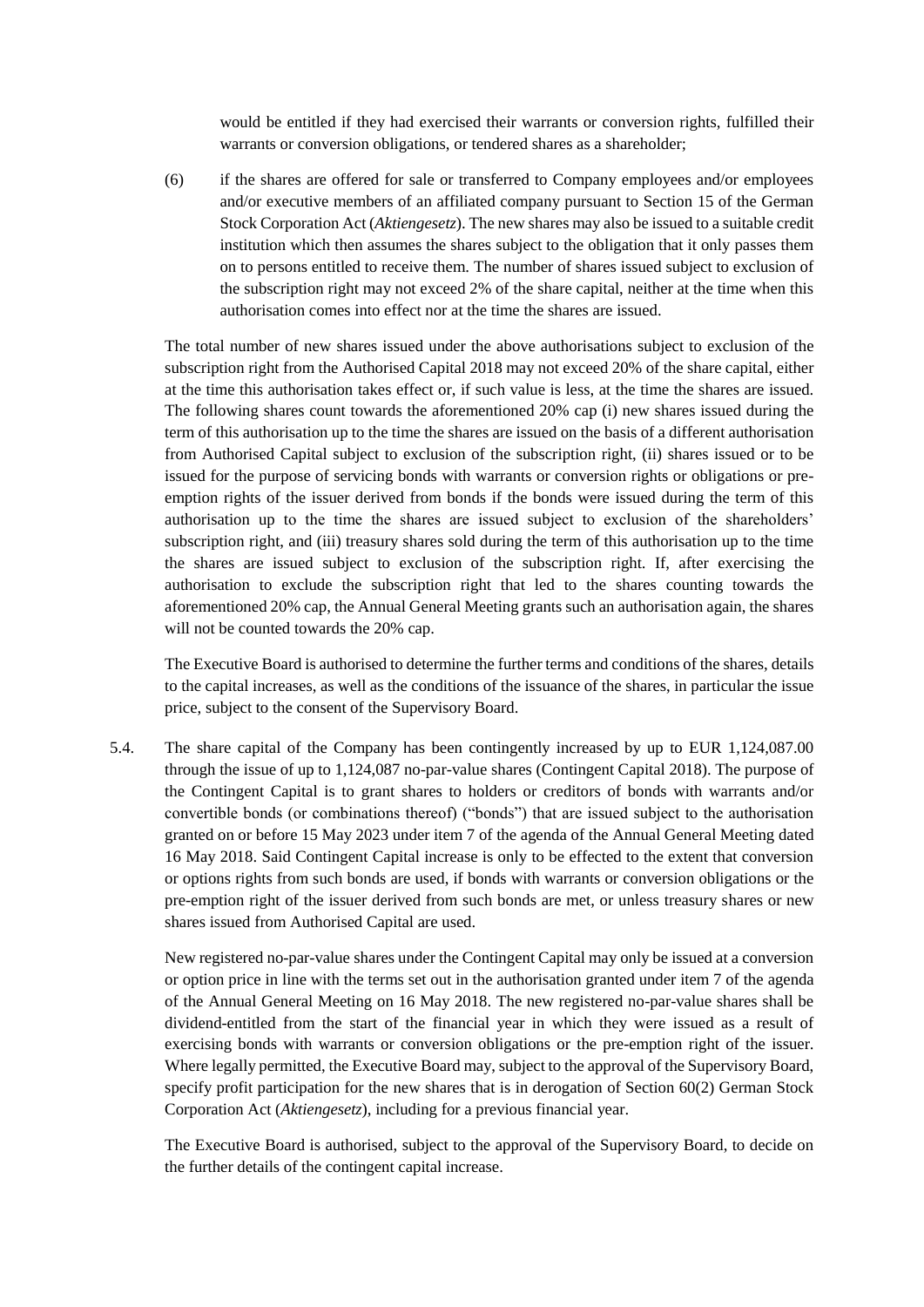### **6. Shares, shareholders' register**

- 6.1. The Executive Board, with the approval of the Supervisory Board, determines the type of the share certificates. A shareholder's right to individual or multiple share certificates is excluded unless certification is required according to the rules of the stock exchange to which the shares are admitted for trading. The Company is entitled to issue share certificates representing individual or multiple shares if it is reimbursed for its costs.
- 6.2. The shares are registered shares. This also applies to new shares, unless the Annual General Meeting passes a resolution to the contrary. The Company keeps a shareholders' register in which the registered shares are entered, stating the shareholder's name, date of birth, postal address, e-mail address and the number of shares or the share numbers. For legal persons and business partnerships with a legal capacity, the registered office is entered instead of the date of birth. Shareholders may demand that the Company disclose to them any data relating to them that has been entered in the shareholders' register.
- 6.3. In the event of a capital increase, the participation in profits of new shares may be determined notwithstanding Section 60 German Stock Corporation Act (*Aktiengesetz*).

# **7. The Company's governance bodies**

The Company's governance bodies are:

- a) the Executive Board (the managing body)
- b) the Supervisory Board (the supervisory body)
- c) the Annual General Meeting

## **8. The Executive Board**

8.1. The Executive Board consists of one or more persons. The Supervisory Board determines the number of members of the Executive Board. The Supervisory Board may decide that the Executive Board is to consist of a single member even if the share capital exceeds EUR 3,000,000.00.

The Supervisory Board may appoint a chairman of the Executive Board and a deputy chairman of the Executive Board.

The regular and deputy members of the Executive Board are appointed for a period of up to five (5) years. Reappointment is permitted.

- <span id="page-3-0"></span>8.2. The Supervisory Board issues and amends internal rules of procedure for the Executive Board.
- 8.3. Resolutions of the Executive Board are passed by a simple majority of votes, unless the law requires a unanimous vote.

#### **9. Representation of the Company, management**

9.1. If only one (1) Executive Board member is appointed, that member represents the Company alone. If several Executive Board members are appointed, the Company is represented by two (2) Executive Board members or by one Executive Board member acting jointly with an authorised signatory (*Prokurist*). The Supervisory Board may grant one, several or all Executive Board members the right to represent the Company alone. The Supervisory Board may permit all, or individual Executive Board members and authorised signatories empowered to represent the Company when acting jointly with an Executive Board member, generally or in individual cases to conduct legal transactions both on behalf of the Company and as representatives for a third party (Section 181, second alternative of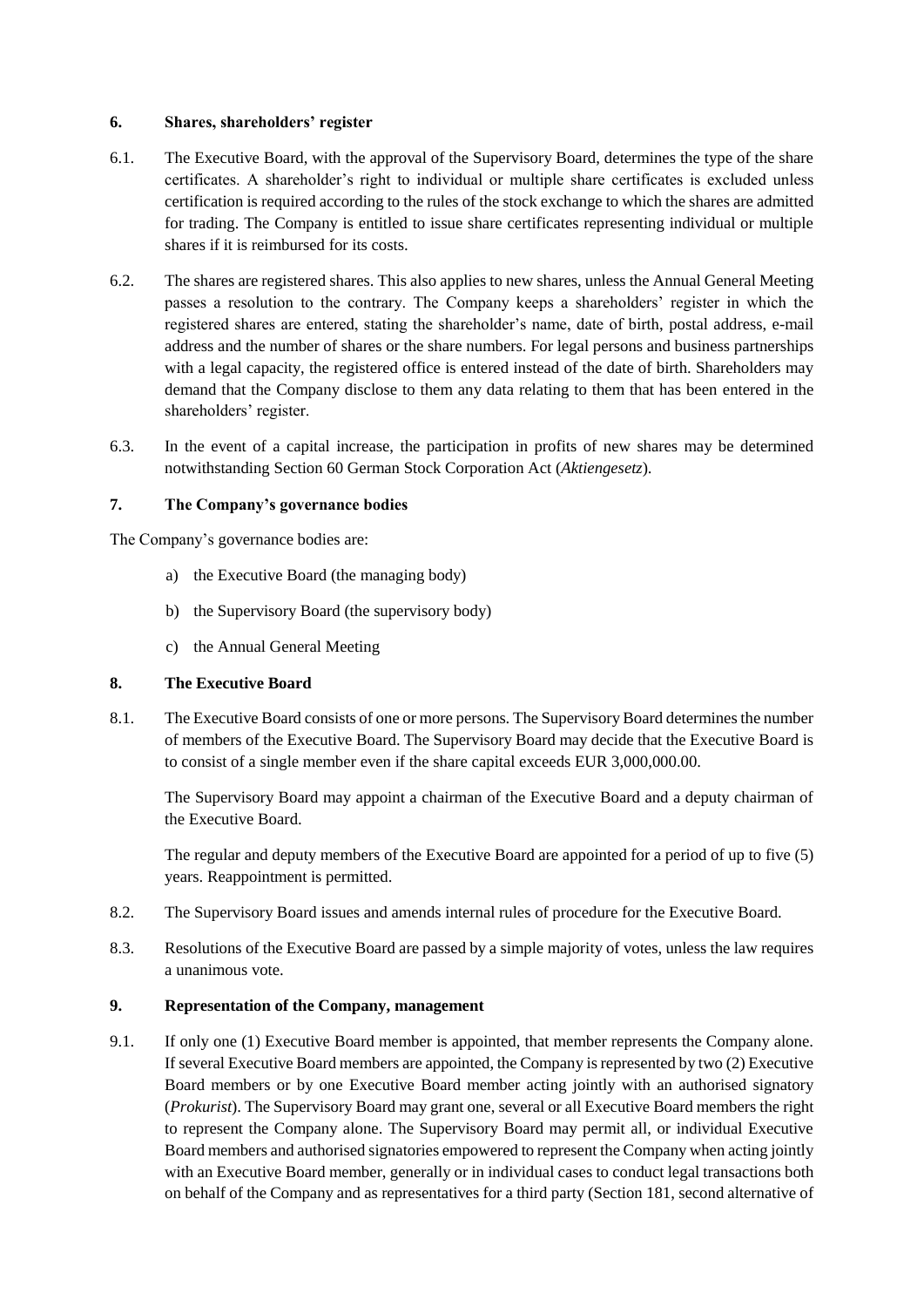the German Civil Code (*Bürgerliches Gesetzbuch*). Section 112 German Stock Corporation Act (*Aktiengesetz*) continues to apply.

- 9.2. The Executive Board manages the Company in accordance with the law, the Articles of Association and the internal rules of procedure issued pursuant to Article [8.2.](#page-3-0)
- 9.3. The Supervisory Board must stipulate, in the internal rules of procedure of the Executive Board, that certain transactions or types of transaction require its approval.
- 9.4. The Supervisory Board may at any time make other transactions dependent on its approval. It may grant revocable advance approval for a certain group of transactions in general or in the event that the individual transaction meets certain conditions.

## **10. The Supervisory Board**

- 10.1. The Supervisory Board consists of six (6) members. The members of the Supervisory Board are elected by shareholders at the Annual General Meeting.
- 10.2. Substitute members may be elected for the Supervisory Board members who, in a sequence stipulated in their election, take the place of prematurely retiring Supervisory Board members. One (1) person may be appointed substitute member for several Supervisory Board members.
- 10.3. The term of office of the Supervisory Board members ends at the end of the Annual General Meeting that formally approves the actions of the Supervisory Board member concerned for the fourth financial year following the commencement of the member's term of office. This does not include the financial year in which the term of office commences. Shareholders at the Annual General Meeting may stipulate a shorter term of office.
- 10.4. The members of the Supervisory Board may resign from their offices subject to four (4) weeks' prior written notice addressed to the Executive Board. In the event of good cause, the member may resign without notice. The Executive Board will notify the chairman of the Supervisory Board immediately.
- 10.5. If a Supervisory Board member is elected to replace a prematurely retiring member when no substitute member is available, the newly elected member remains in office for the remainder of the term of office of the retiring member. Only the chairman or – if the chairman is prevented from doing so – the chairman's deputy is authorised to accept declarations on behalf of the Supervisory Board.

# **11. Chairman and deputy**

- 11.1. The Supervisory Board elects a chairman and a deputy chairman from its members for the term of office stipulated in Article 10.3 of these Articles of Association. The election takes place under the chairmanship of the most senior member of the Supervisory Board present following the Annual General Meeting at which the Supervisory Board members have been appointed, in a meeting held without being specially convened. The same applies, accordingly, in the event of appointment by a court. If the chairman or their deputy retires, a re-election must be held immediately for the remainder of their term of office.
- 11.2. The deputy has the rights and obligations of the chairman of the Supervisory Board only when the latter is prevented from performing the chairman's duties.

## **12. Resolutions of the Supervisory Board**

12.1. The Supervisory Board makes its decisions by resolution. The chairman convenes the meetings upon fourteen (14) days' written notice delivered by mail, fax or e-mail and decides on the form of the meeting. In urgent cases, the meeting may also be convened orally or by telephone, with the period of notice being reduced appropriately. The invitation must include the items on the agenda and any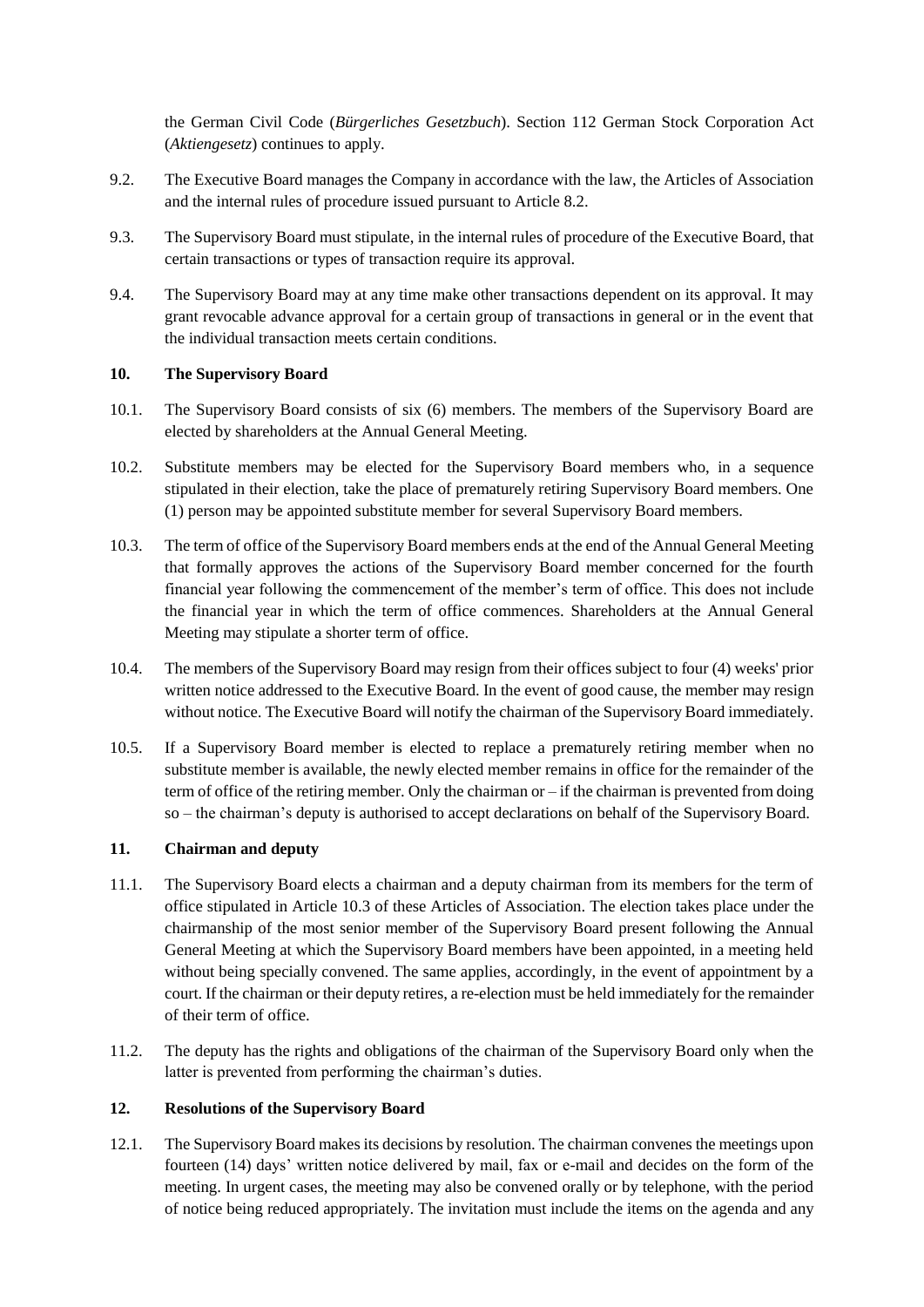proposals for resolutions as well as the place and time of the meeting. Outside of the meetings, resolutions may be passed by oral voting, by telephone or in writing, as well as by fax or e-mail or other usual means of telecommunication, if the chairman of the Supervisory Board stipulates this in the individual case. The members of the Supervisory Board do not have a right to object to this. The Supervisory Board has a quorum if at least three members vote on a resolution. A member is also deemed to have voted on the resolution if he or she abstains.

- 12.2. Unless otherwise stipulated by law or in these Articles of Association, resolutions of the Supervisory Board require a simple majority of the votes cast. In case of a tie, the chairman's vote decides.
- 12.3. Minutes of the deliberations and resolutions of the Supervisory Board shall be taken as proof, but not as a prerequisite for effectiveness. They must be signed by the chairman of the meeting or by the deputy chairman.
- 12.4. Declarations of intent by the Supervisory Board or its committees are issued in the name of the Supervisory Board by the chairman or, in the event he is prevented from doing so, by his deputy.

## **13. Remuneration**

- 13.1. The members of the Supervisory Board receive fixed remuneration of EUR 40,000 for each full financial year of membership in the Supervisory Board; the chairman of the Supervisory Board receives double the fixed remuneration pursuant to Article 12.1 first clause, first sentence. In addition to the fixed remuneration pursuant to Article 12.1 first sentence, members in actual committees also receive an additional fixed remuneration of EUR 5,000 for each committee membership and for each full financial year of their membership in the respective committee. Chairpersons in actual committees also receive double the fixed remuneration pursuant to section 12.1 first clause, second sentence for each committee chair.
- 13.2. The remuneration for each previous year pursuant to Article 13.1 is payable the day after the Annual General Meeting at which the actions of the Supervisory Board are formally approved. A Supervisory Board member elected or retiring during a financial year will be granted the annual remuneration pursuant to Article 13.1 on a pro rata basis.
- 13.3. The members of the Supervisory Board are reimbursed for their cash expenses. The Company reimburses the members of the Supervisory Board for any VAT incurred on their remuneration and expenses if the Supervisory Board member in question provides the Company with an invoice which entitles the Company to deduct input tax.

### **14. Annual General Meeting**

The ordinary Annual General Meeting passes resolutions, in particular, on

- the use of the unappropriated surplus;
- the approval of the actions of the Executive Board;
- the approval of the actions of the Supervisory Board;
- the appointment of the auditor.

#### **15. Convening of and attendance at the Annual General Meeting, voting rights**

15.1. The Annual General Meeting is held at the Company's registered head office or at a town or city in which a German stock exchange is located. It is convened by the Executive Board or, in the cases stipulated by law, by the Supervisory Board.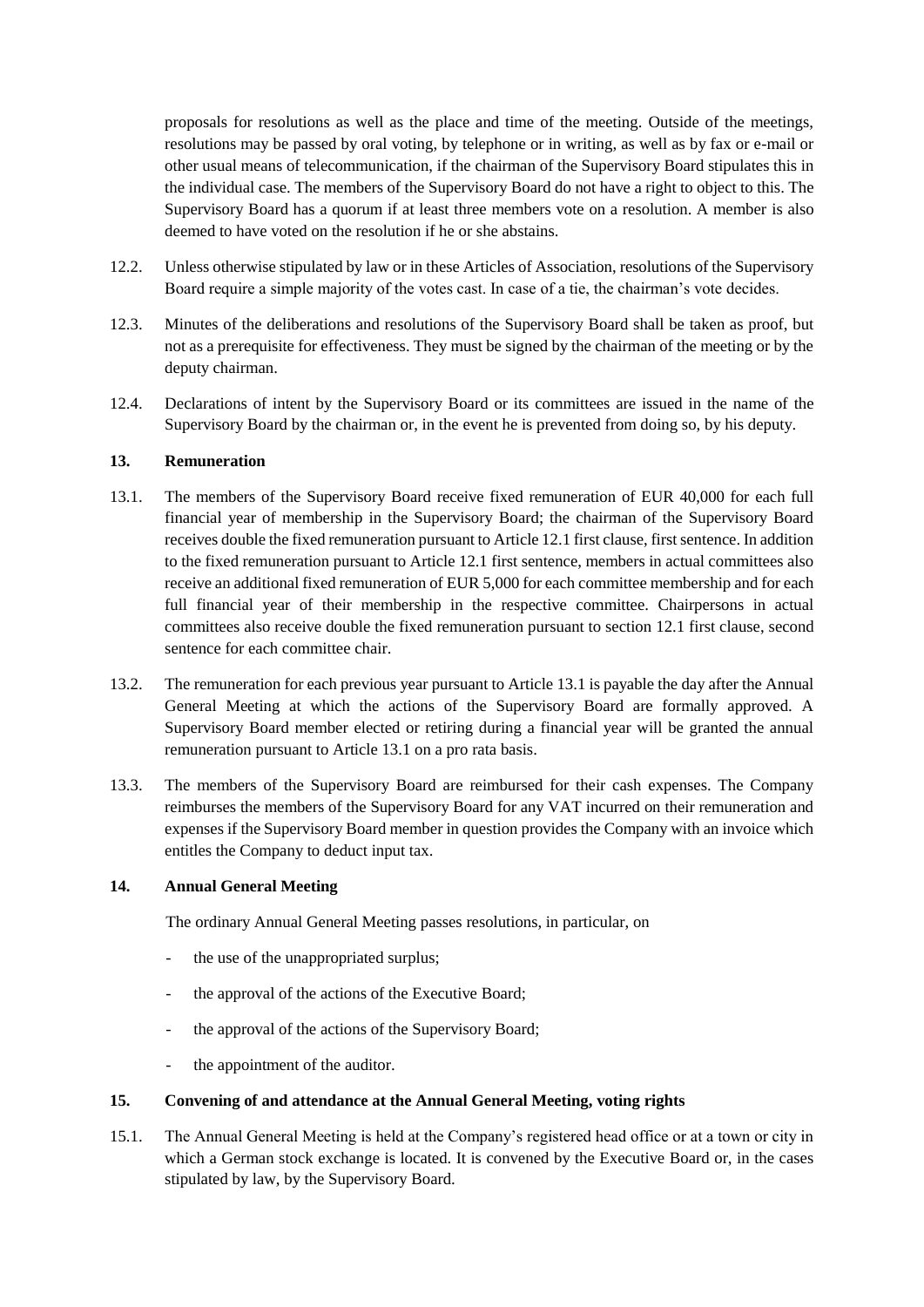- 15.2. Except where any other period is stipulated by law, the Annual General Meeting is convened at least thirty-six days (36) in advance of its intended date. The date of the Annual General Meeting and the date of the invitation are not included in calculating this period.
- 15.3. Only shareholders who are entered in the shareholders' register and who have registered for attendance at the Annual General Meeting are entitled to attend the Annual General Meeting and to exercise their voting rights. The registration must be received by the Company, at the address stated for this purpose in the invitation, no later than by the end of the sixth day prior to the Annual General Meeting. The date of the Annual General Meeting and the date of the invitation are not included in the calculation of this period. The registration must be submitted in writing or by electronic means specified in the invitation. No changes in the shareholders' register are made within the period from the beginning of the sixth day prior to the Annual General Meeting to the end of the Annual General Meeting.
- 15.4. Each non-par share entitles the holder to one vote.
- 15.5. Voting rights may also be exercised by an authorised proxy. Authorisation that is not given to an intermediary, proxy advisor, shareholder's association or any other equivalent people or institutions in accordance with Section 135 German Stock Corporation Act (*Aktiengesetz*) must be issued in writing in accordance with Section 126b of the German Civil Code (*Bürgerliches Gesetzbuch*). Verification of this authorisation can be submitted to the Company via a form of electronic communication to be more specifically defined by the Executive Board. The details concerning the granting of authorisation will be provided together with the invitation to the Annual General Meeting.

# **16. Chairing of the Annual General Meeting**

- 16.1. The Annual General Meeting is chaired by the chairman of the Supervisory Board, the deputy chairman or another Supervisory Board member chosen by the Supervisory Board.
- 16.2. The chairman of the Annual General Meeting specifies the type and form of voting. The chairman also determines the order in which the items on the agenda are discussed; the order may depart from the invitation. The chairman may also determine the order of speakers. The chairman may limit the shareholders' rights to speak and ask questions to a reasonable amount of time. In particular, the chairman may, at the beginning of the Annual General Meeting or during its course, set a time limit for the entire Annual General Meeting, for individual items on the agenda or for individual speakers or persons raising questions.
- 16.3. The Executive Board is authorised to permit the audio and/or visual transmission of part or all of the Annual General Meeting. An announcement to this effect is included in the invitation to the Annual General Meeting.

## **17. Passing of resolutions**

Unless a larger majority is prescribed by law or the other provisions of these articles of association, the Annual General Meeting passes resolutions with a simple majority of the votes cast. Unless required otherwise by law, changes to these articles of association require a two-thirds majority of the votes cast or, provided that at least half of the share capital is represented, a simple majority of the votes cast. Insofar as the Stock Corporation Act further requires for a stock corporation formed according to national law a majority of the share capital represented at the time the resolution is passed, a simple majority of the share capital represented is sufficient, unless the law stipulates a larger capital majority. Abstentions do not count as votes.

## **18. Annual financial statements, ordinary Annual General Meeting, use of profits**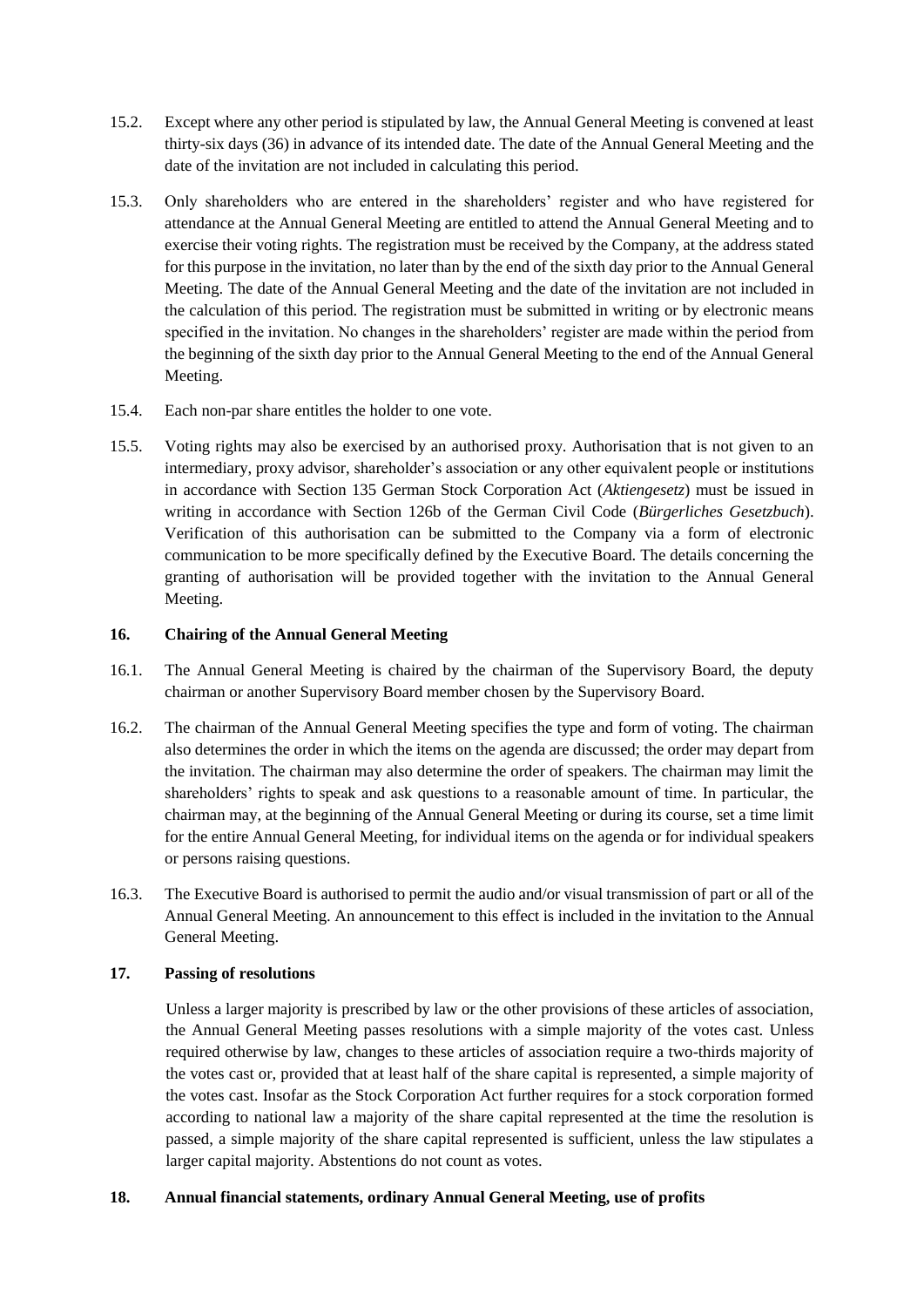- 18.1. During the first three (3) months of the financial year, the Executive Board shall prepare the annual financial statements, the group financial statements and – where required by law – the respective management reports for the previous financial year and submit these to the auditor for inspection. Following receipt of the auditor's report, the annual financial statements, the group financial statements, the management reports and the auditor's report shall be submitted to the Supervisory Board. At the same time, the Executive Board shall submit to the Supervisory Board the proposal which it intends to submit to the Annual General Meeting concerning the use of the unappropriated surplus. The Supervisory Board shall examine the annual financial statements, the group financial statements, the management reports and the proposal for the use of the unappropriated surplus and report in writing to shareholders at the Annual General Meeting on its conclusions. It shall submit its report to the Executive Board within one month of receipt of the documents. At the end of the report, the Supervisory Board shall declare whether it approves the annual financial statements and group financial statements drawn up by the Executive Board. If the Supervisory Board approves the annual financial statements following its inspection, they are adopted.
- 18.2. After receiving the Supervisory Board's report on the result of its inspection, the Executive Board shall immediately convene the ordinary Annual General Meeting, which is required to take place within the first six (6) months of each financial year. It passes resolutions on the appointment of the auditor, the approval of the actions of the Executive Board and of the Supervisory Board as well as on the use of unappropriated surplus.
- 18.3. The Executive Board and Supervisory Board are authorised, upon adoption of the annual financial statements, to retain part or all of the annual net income remaining after deduction of the amounts to be transferred to the legal reserves and any loss carried forward. No more than half of the annual net income may be retained if such other revenue reserves exceed half of the share capital as a result.
- 18.4. Shareholders at the Annual General Meeting pass a resolution on the use of the unappropriated surplus shown in the adopted annual financial statements. They may stipulate a use other than that provided for in Section 58 para. 3 (1) German Stock Corporation Act (*Aktiengesetz*). Instead of, or as well as a cash distribution, the Annual General Meeting may also resolve a non-cash distribution. At the end of a financial year, the Executive Board may, with the approval of the Supervisory Board, pay out to the shareholders an advance on the anticipated unappropriated surplus pursuant to Section 59 German Stock Corporation Act (*Aktiengesetz*).

# **19. Amendment of the wording of these Articles of Association**

The Supervisory Board is authorised to pass resolutions to amend these Articles of Association which solely relate to their wording. The same applies to the amendment of the Articles of Association as a result of a change in the share capital.

## **20. Incorporation costs, costs of change of legal form and raising of the share capital**

- 20.1. The Company was formed from a limited liability company named OPEN Business Club GmbH through the conversion of its legal form. OPEN Business Club GmbH bore its incorporation costs (notary's fees and commercial register fees, costs of announcement and advice on foundation) up to the amount of EUR 2,500.00.
- 20.2. The share capital was provided in the amount of EUR 52,050.00 through the change of legal form of OPEN Business Club GmbH in accordance with the resolution regarding the change of legal form of 19 July 2006. The share capital of the Company originally corresponded to the share capital of OPEN Business Club GmbH, the shareholders of the Company participated in the share capital of the Company in the same proportion as in the share capital of OPEN Business Club GmbH at the time of conversion.